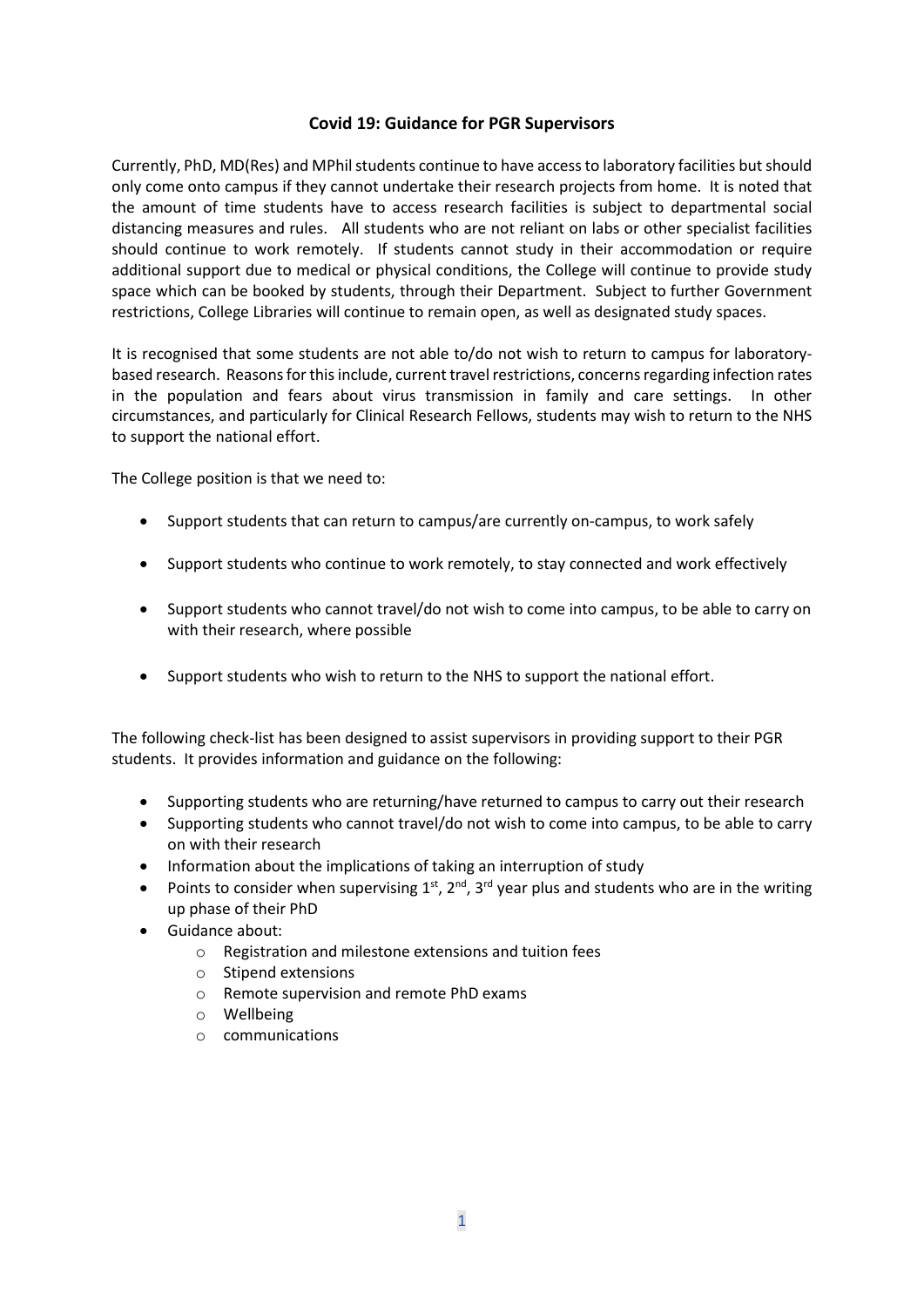# **Supporting students who are returning/have returned to campus to carry out their research**

Discuss with your student(s) their research plan and whether this needs adjustment to account for Covid-19 impact. In your discussions, think about the next 3 months, but also more long-term – up to 6 months. Also, consider your plans should there be further restrictions imposed by Government.

Whilst rates of infection in London are high, regular testing is essential for all staff and students who are required to attend campus during the lockdown. Students are expected to take a test when they return to campus and minimise social contact until a negative test result has been confirmed. After that students should [book weekly tests](https://commsandpublicaffairsall.newsweaver.com/9toyphkuvf/1xznetn9zq1/external?a=5&p=6413335&t=3683153) if they continue to attend campus.

If students are returning to campus, it is essential that they take a weekly Covid-19 test which can be booked remotely through the College's testing service.

You may find the following links helpful in providing reassurance to students about safety on-campus:

- [Guidance on campus safety,](https://www.imperial.ac.uk/safety/safety-by-topic/laboratory-safety/biological-safety/covid-19-guidance/) including the [College's Code of Conduct](https://www.imperial.ac.uk/safety/safety-by-topic/laboratory-safety/biological-safety/covid-19-guidance/keeping-you-safe---general-advice-for-everyone/imperials-code-of-conduct-attending-college-during-covid-19/) when attending campus
- [Covid testing](https://www.imperial.ac.uk/safety/safety-by-topic/laboratory-safety/biological-safety/covid-19-guidance/keeping-you-safe---general-advice-for-everyone/testing-and-contact-tracing/) and contact tracing

## **Supporting students who cannot travel/do not wish to come into campus, to be able to carry on with their research**

Please listen to your students' concerns and acknowledge that it is not business as usual - some students may find it difficult to function as if it is.

We know that travel restrictions are a cause for concern for some students – please see below helpful guidance:

## • [FAQs for students worried about their visa and immigration status](https://www.imperial.ac.uk/study/international-students/visas-and-immigration/covid-19-and-your-immigration-status/)

Discuss with your student(s) their research plan and whether this needs adjustment to account for any disruption plus also remote working. In your discussions, think about the next 3 months, but also more long-term – up to 6 months.

Where it is not possible to develop a remote research plan, interruptions of study should be considered, but only as a last resort. If Interruption of Study (IOS) is considered the best route for your student, and they agree, please ensure that the impact of taking an IOS is made clear – including the suspension of stipend payments as well as submission deadlines.

It could also be the case that your student wishes to return to the NHS. If this is the case, then it may be appropriate to discuss use of IOS, but again the implications of this need to be made clear.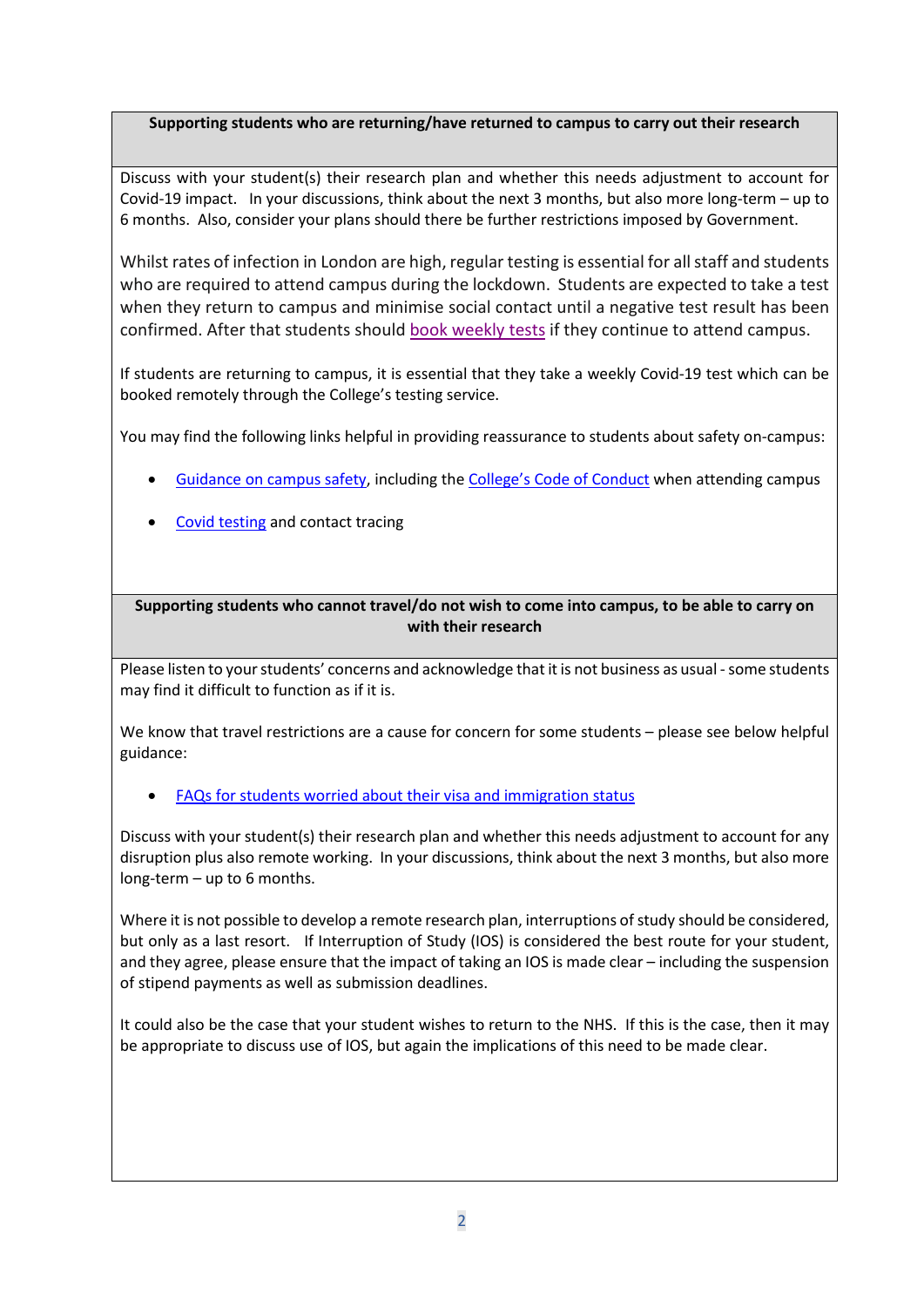#### **Interruptions of Study**

If a student interrupts, PGR progression is paused – the "clock stops". This means:

- PhD milestones and PhD registration will pause and will resume once the IOS has finished. The thesis submission date will be adjusted for the period of time interrupted.
- Tuition fees will not be charged for the duration of the interruption
- Stipends will not be paid for the duration of the interruption
- There will be implications for student visas. Queries should be directed to the international student support [\(international@imperial.ac.uk\)](mailto:international@imperial.ac.uk) office before they proceed to interrupt
- Student ID cards will become inactive for the period of interruption, which will affect access to resources, including the Library.

Read more about interruptions here: [guidance and the interruption of studies form.](https://www.imperial.ac.uk/about/governance/academic-governance/academic-policy/research-programmes/)

| PhD Progression and timeline: Points to consider |                                                                                                                                                                                                                                                                                                                                                                                                                                                           |  |
|--------------------------------------------------|-----------------------------------------------------------------------------------------------------------------------------------------------------------------------------------------------------------------------------------------------------------------------------------------------------------------------------------------------------------------------------------------------------------------------------------------------------------|--|
| $1st$ year                                       | Some 1st year students will not have been on campus yet, nor met                                                                                                                                                                                                                                                                                                                                                                                          |  |
|                                                  | you/other members of their group in person. Please review the wellbeing<br>section of this document for information to help support your students to<br>"stay connected."                                                                                                                                                                                                                                                                                 |  |
| 2 <sup>nd</sup> year                             | These students would have already experienced considerable disruption<br>and would have spent most of their 1st year in lockdown. They may have<br>missed opportunities to learn experimental/computational skills directly<br>from senior researchers in their group, so they may feel anxious about<br>impeded progress. Consider using the Late Stage Review (LSR) as a point<br>to discuss expectations and adjusting these to facilitate submission. |  |
| $3rd$ year +                                     | Like 2 <sup>nd</sup> year students, these students would have already experienced<br>considerable disruption. They may have missed opportunities to learn<br>experimental/computational skills directly from senior researchers in their<br>group, so they may feel anxious about impeded progress. Discuss with<br>your students their thesis plan, adapt and clarify expectations to facilitate<br>submission.                                          |  |
| Writing-up                                       | It is possible to apply for a thesis deadline extension if needed.<br>Thesis extension form and guidance                                                                                                                                                                                                                                                                                                                                                  |  |
| General guidance: applicable to all students     |                                                                                                                                                                                                                                                                                                                                                                                                                                                           |  |
| Prospective PhD students                         | Consider whether starting the PhD remotely is feasible, if not whether to<br>postpone PhD registration.                                                                                                                                                                                                                                                                                                                                                   |  |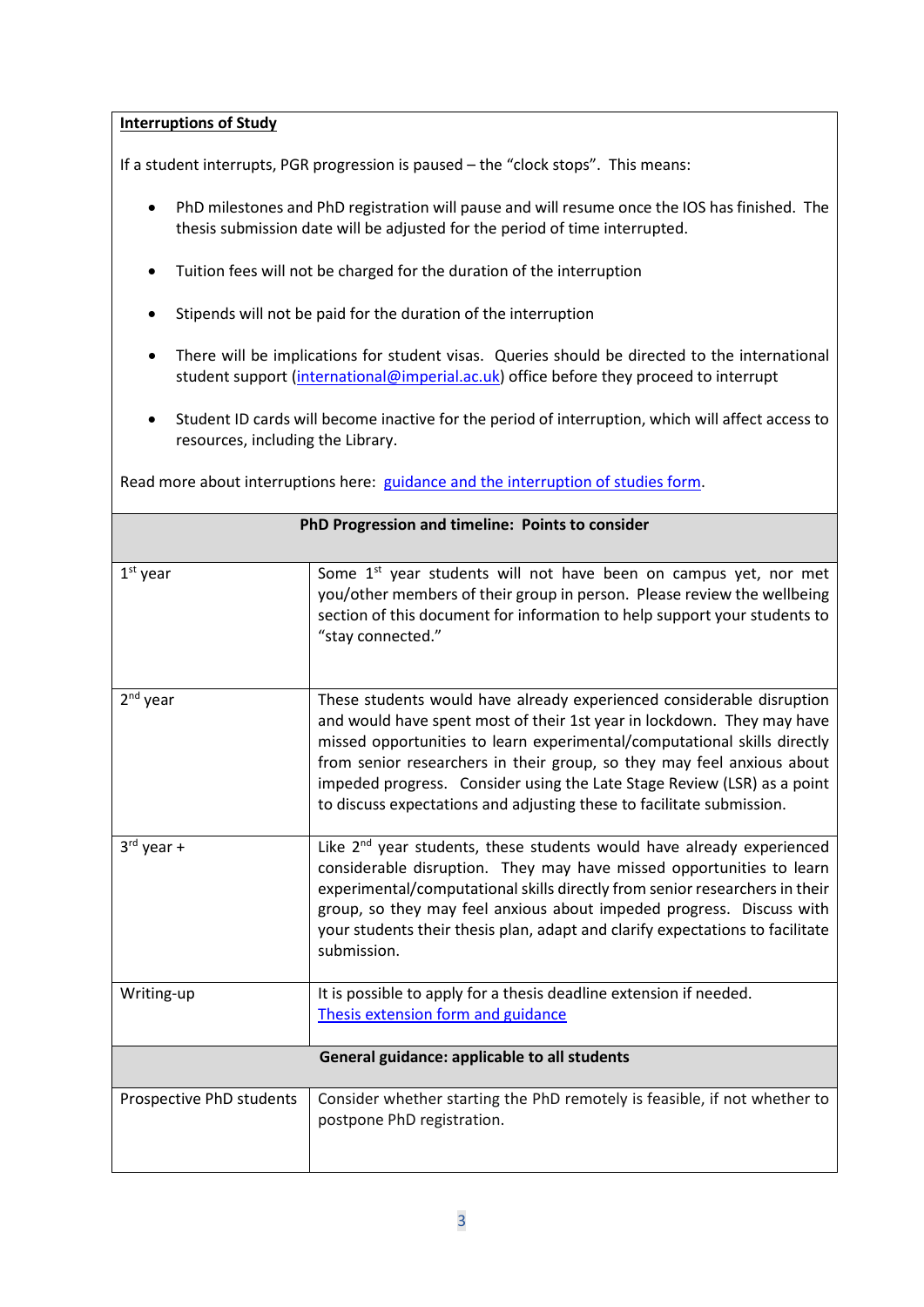| PhD<br>Automatic<br>registration<br>extensions,<br>milestones<br>and<br>tuition<br>fees | Registration extension: All affected research students, except those who<br>are in their Writing Up Phase of their PhD or those currently interrupted,<br>are entitled to an automatic registration extension period - currently up<br>to 6 months - to cover disruption experienced between the period 16<br>March 2020 until 30 September 2020. Students should find that their<br>milestones and registration extensions have been updated in My Imperial.<br>Milestone extension: PhD milestones are also automatically adjusted to<br>reflect the same period of disruption.<br>Students may find the following FAQs helpful.<br>See also guidance regarding doctoral assessment and examinations<br>affected by Covid |
|-----------------------------------------------------------------------------------------|-----------------------------------------------------------------------------------------------------------------------------------------------------------------------------------------------------------------------------------------------------------------------------------------------------------------------------------------------------------------------------------------------------------------------------------------------------------------------------------------------------------------------------------------------------------------------------------------------------------------------------------------------------------------------------------------------------------------------------|
|                                                                                         | Tuition Fees: If fees associated with registration extensions are not<br>covered by external funders, students will not be charged additional fees<br>for this period of automatic extension.                                                                                                                                                                                                                                                                                                                                                                                                                                                                                                                               |
| <b>Stipend Extensions</b>                                                               | More information about the College's process to support eligible UKRI<br>funded students is available here.<br>The College's scheme to support all other funded eligible students is<br>available here.<br>Self-funded students experiencing financial hardship should seek support<br>from the student support fund which has been reviewed in light of the<br>pandemic.                                                                                                                                                                                                                                                                                                                                                   |
| <b>Remote Supervision</b>                                                               | The mutual expectations document has been revised to take account of<br>remote working - please use this document when discussing how your<br>partnership will work.<br>The College has also developed guidance on remote supervision meetings.<br>You may also find the UK Council for Graduate Education's Guide to online<br>supervision helpful.                                                                                                                                                                                                                                                                                                                                                                        |
| Remote PhD exams                                                                        | See Guidance for students on Remote Exams                                                                                                                                                                                                                                                                                                                                                                                                                                                                                                                                                                                                                                                                                   |
| PGR wellbeing                                                                           | Support services/pastoral care:<br>The <b>Student Support Zone</b> remains a key source of support for students,<br>as do Senior Tutors (PGR) and the <b>Faculty Senior Tutors.</b><br><b>Maintaining Productivity:</b><br>Maintaining productivity and working without a lab<br>Professional skills training opportunities, all of which are running remotely.                                                                                                                                                                                                                                                                                                                                                             |